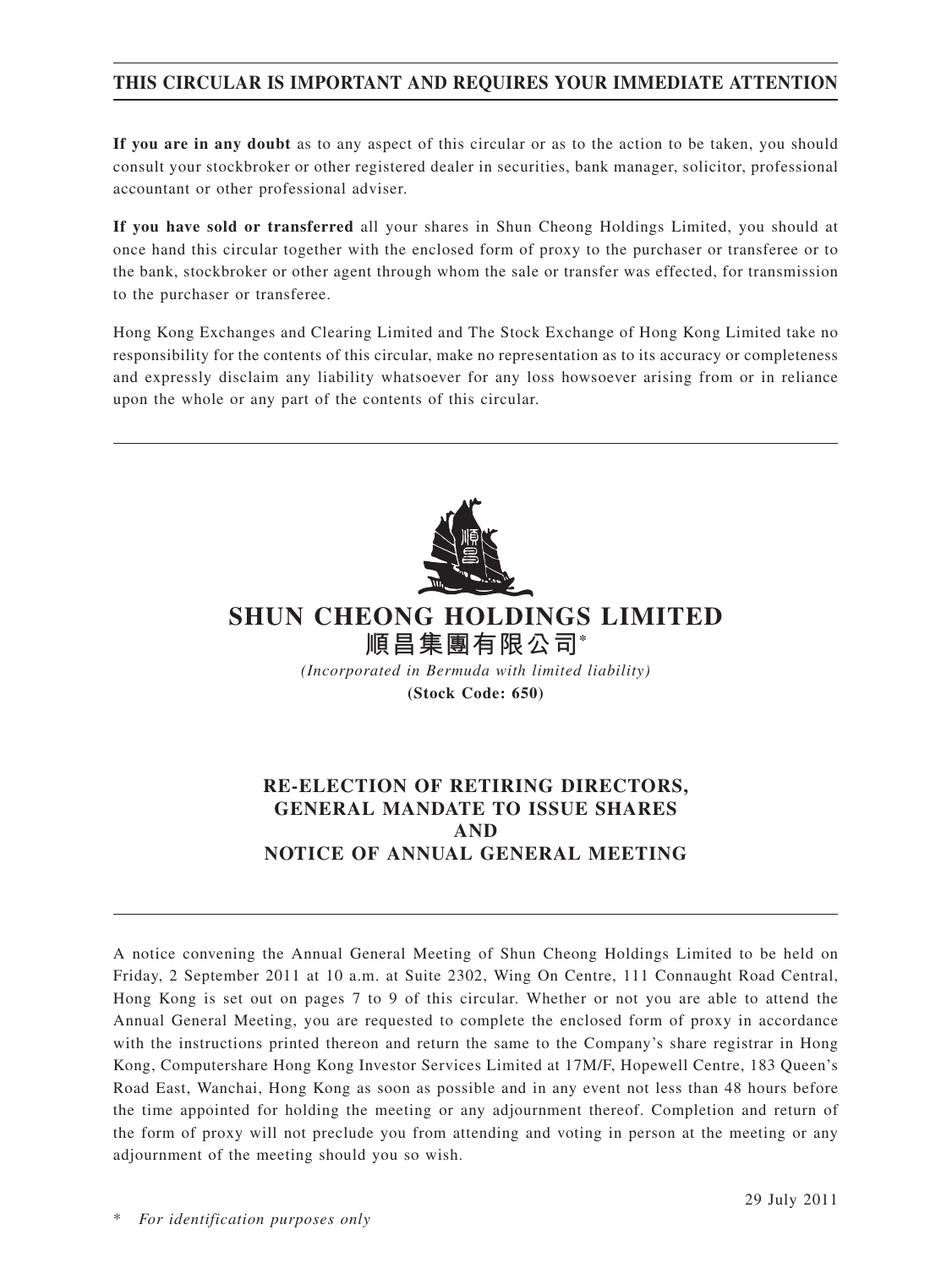## **CONTENTS**

## *Page(s)*

|                                              | -1             |
|----------------------------------------------|----------------|
| Letter from the Board                        |                |
|                                              | 2              |
|                                              | $\mathcal{E}$  |
|                                              | 3              |
| Annual General Meeting and Proxy Arrangement | 3              |
|                                              | 3              |
|                                              | $\overline{4}$ |
|                                              | $\overline{4}$ |
|                                              | $\overline{4}$ |
|                                              | $5 - 6$        |
|                                              | $7-9$          |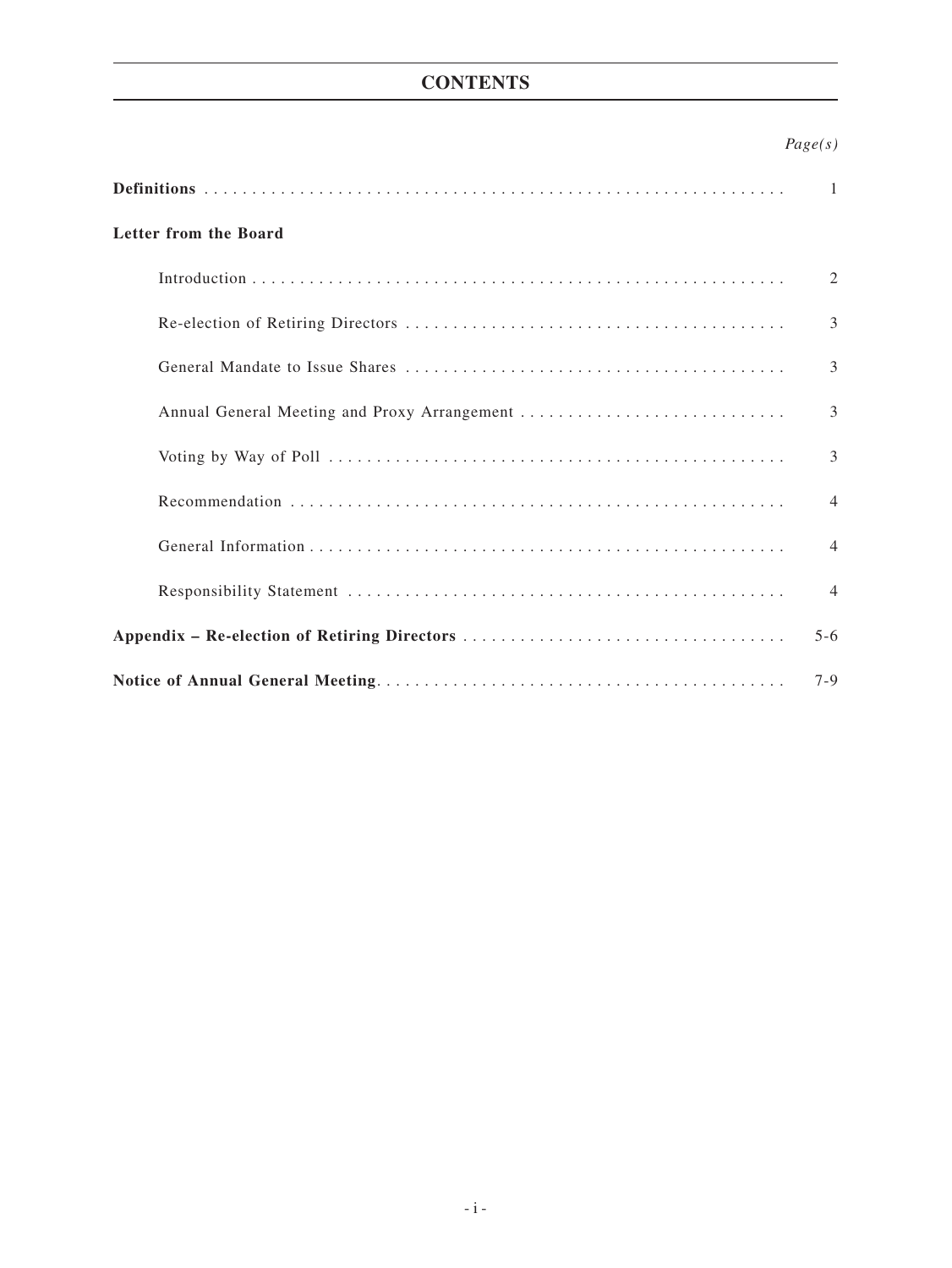## **Definitions**

*In this circular, unless the context requires otherwise, the following expressions have the following meanings:*

| "Annual General Meeting"  | the annual general meeting of the Company to be held on Friday,<br>2 September 2011, at 10 a.m. at Suite 2302, Wing On Centre,<br>111 Connaught Road Central, Hong Kong and notice of which<br>is set out on pages 7 to 9 of this circular |
|---------------------------|--------------------------------------------------------------------------------------------------------------------------------------------------------------------------------------------------------------------------------------------|
| "Board"                   | the board of Directors                                                                                                                                                                                                                     |
| "Bye-Laws"                | the bye-laws of the Company                                                                                                                                                                                                                |
| "Companies Ordinance"     | Companies Ordinance (Chapter 32 of the Laws of Hong Kong)                                                                                                                                                                                  |
| "Company"                 | Shun Cheong Holdings Limited, an exempted company incorporated<br>in Bermuda with limited liability and registered in Hong Kong<br>under Part XI of the Companies Ordinance, the shares of which<br>are listed on the Stock Exchange       |
| "Directors"               | the director(s) of the Company                                                                                                                                                                                                             |
| "Hong Kong"               | the Hong Kong Special Administrative Region of the People's<br>Republic of China                                                                                                                                                           |
| "Latest Practicable Date" | 26 July 2011, being the latest practicable date prior to the printing<br>of this circular for ascertaining certain information contained<br>in this circular                                                                               |
| "Listing Rules"           | the Rules Governing the Listing of Securities on the Stock<br>Exchange                                                                                                                                                                     |
| "SFO"                     | Securities and Futures Ordinance (Chapter 571 of the Laws of<br>Hong Kong)                                                                                                                                                                 |
| "Share $(s)$ "            | share(s) of $HK$0.01$ each in the issued share capital of the<br>Company                                                                                                                                                                   |
| "Shareholder(s)"          | the holder(s) of $Share(s)$                                                                                                                                                                                                                |
| "Stock Exchange"          | The Stock Exchange of Hong Kong Limited                                                                                                                                                                                                    |
| "HK\$"                    | Hong Kong dollars, the lawful currency of Hong Kong                                                                                                                                                                                        |
| $``\%"$                   | per cent                                                                                                                                                                                                                                   |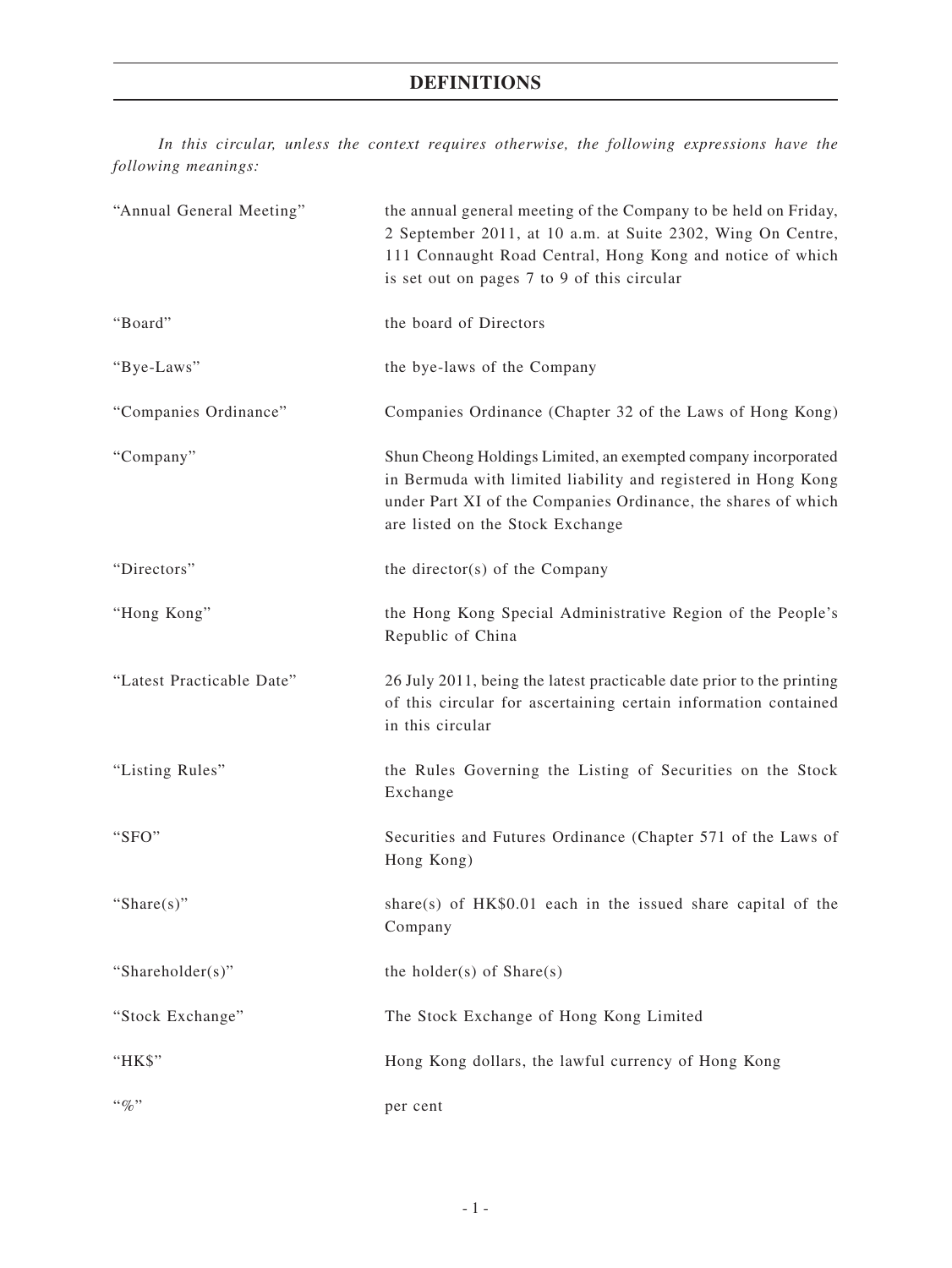## **LETTER FROM THE BOARD**



# **SHUN CHEONG HOLDINGS LIMITED 順昌集團有限公司\***

*(Incorporated in Bermuda with limited liability)* **(Stock Code: 650)**

*Executive Directors: Registered Office:* Cao Jing *(Executive Chairman)* Canon's Court Zhang Shaohua *(Managing Director)* 22 Victoria Street

*Non-executive Director:* Bermuda Mo Tianquan

*Independent Non-executive Directors: Principal Place of Business:* Ye Jianping Suite 2302, Wing On Centre, Palaschuk Derek Myles 111 Connaught Road Central, Yao Xusheng Hong Kong

Hamilton HM12

*Head Office and*

29 July 2011

*To Shareholders*

Dear Sir or Madam,

## **RE-ELECTION OF RETIRING DIRECTORS, GENERAL MANDATE TO ISSUE SHARES AND NOTICE OF ANNUAL GENERAL MEETING**

#### **INTRODUCTION**

The purpose of this circular is to provide you with information relating to the proposed resolutions at the Annual General Meeting so as to give you all information reasonably necessary to enable you to make an informed decision on whether to vote for or against the resolutions in relation thereto.

The resolutions include (i) the re-election of retiring Directors and (ii) the granting to the Directors of general mandate for the issue of the Company's Shares up to 20% of the issued share capital of the Company as at the date of passing of the resolutions.

 $For$  *identification purposes only*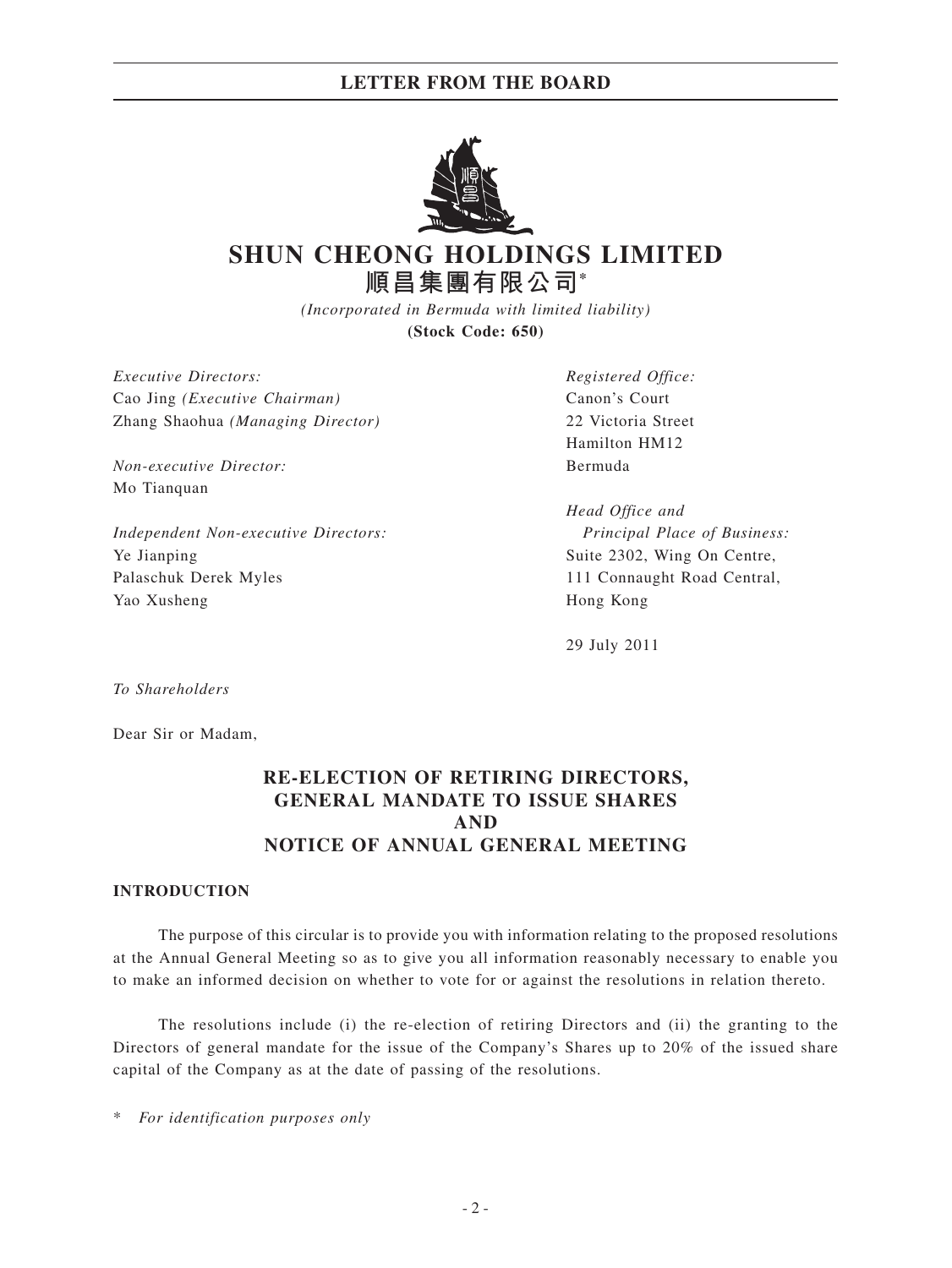## **LETTER FROM THE BOARD**

#### **RE-ELECTION OF RETIRING DIRECTORS**

In accordance with the Bye-Laws, Messrs. Mo Tianquan and Ye Jianping will retire and, being eligible, offer themselves for re-election at the forthcoming Annual General Meeting.

Biographical details, interests in the Shares and remuneration of Mr. Mo Tianquan and Prof. Ye Jianping are set out in the Appendix to this circular.

### **GENERAL MANDATE TO ISSUE SHARES**

Ordinary Resolution no. 4 will be proposed at the Annual General Meeting to grant the Board a general and unconditional mandate to allot, issue, grant, distribute and otherwise deal with additional Shares, not exceeding 20% of the Company's issued share capital as at the date of such resolution, for the period until the conclusion of the next annual general meeting of the Company (or such earlier period as stated in the resolution) ("General Mandate"). As at the Latest Practicable Date, there were an aggregate of 347,326,000 Shares in issue. Exercise in full of the General Mandate on the basis that no further shares are issued or repurchased prior to the date of Annual General Meeting, could accordingly result in up to 69,465,200 Shares being issued by the Company.

#### **ANNUAL GENERAL MEETING AND PROXY ARRANGEMENT**

A notice of the Annual General Meeting is set out on pages 7 to 9 of this circular.

A form of proxy for use at the Annual General Meeting is enclosed with this circular. Whether or not you are able to attend the Annual General Meeting, you are requested to complete the form of proxy in accordance with the instructions printed thereon and return the same to the Company's share registrar in Hong Kong, Computershare Hong Kong Investor Services Limited, at 17M/F, Hopewell Centre, 183 Queen's Road East, Wanchai, Hong Kong as soon as possible and in any event not less than 48 hours before the time appointed for holding the meeting or any adjournment thereof. Completion and return of the form of proxy will not preclude you from subsequently attending and voting in person at the meeting or any adjournment of the meeting should you so wish and in such event, the instrument appointing a proxy shall be deemed to be revoked.

The Directors are not aware of any shareholders who are required to abstain from voting on any particular resolutions at the Annual General Meeting.

#### **VOTING BY WAY OF POLL**

Pursuant to Rule 13.39(4) of the Listing Rules, all votes of Shareholders at the Annual General Meeting will be taken by poll and the Company will announce the results of the poll in the manner prescribed under Rule 13.39(5) of the Listing Rules.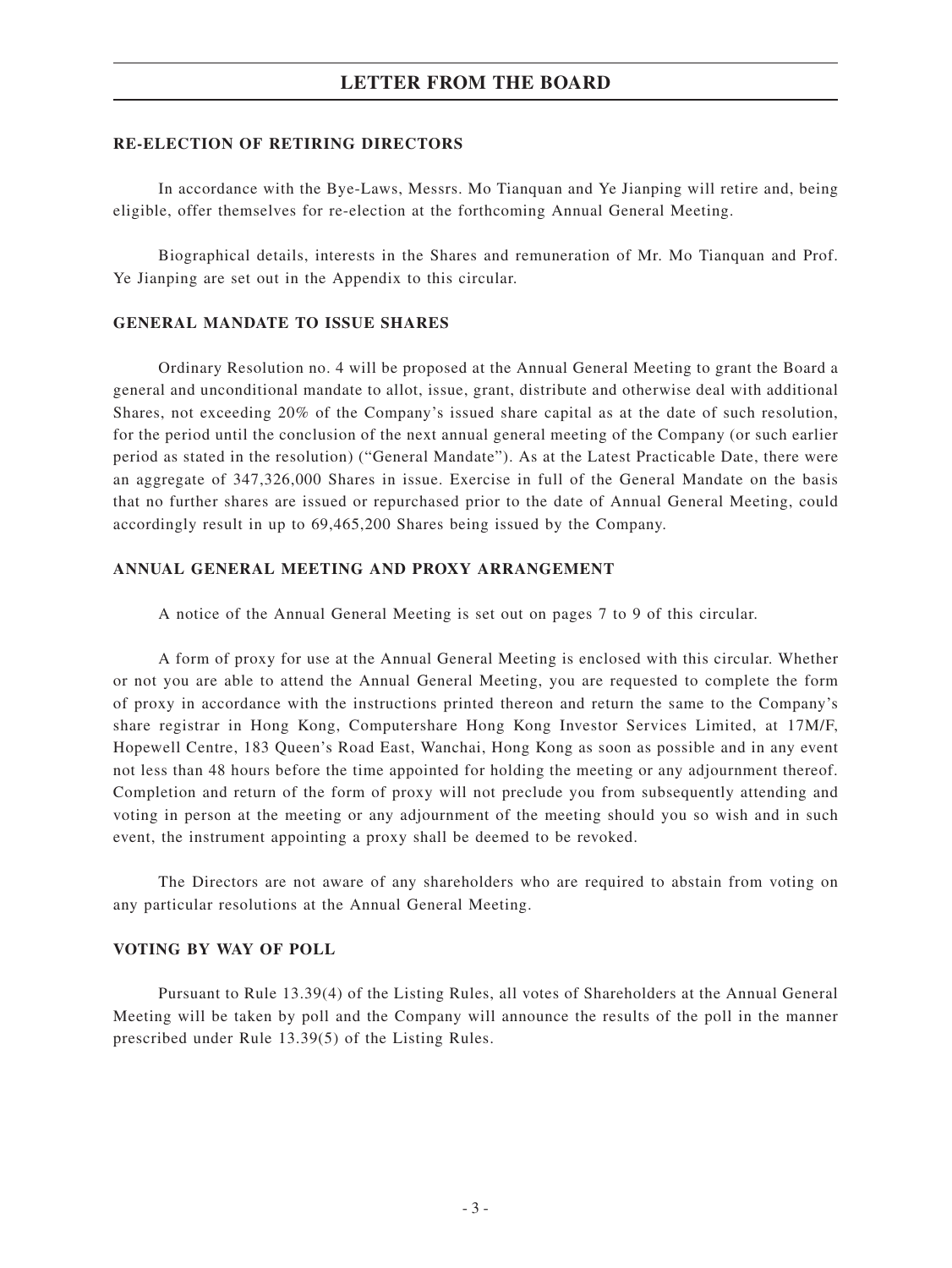#### **RECOMMENDATION**

The Directors believe that the proposals for the re-election of retiring Directors and the General Mandate to issue Shares are in the best interests of the Company and its Shareholders as a whole. Accordingly, the Directors recommend that you should vote in favour of all the resolutions to be proposed at the Annual General Meeting.

#### **GENERAL INFORMATION**

Your attention is drawn to the additional information set out in the Appendix to this circular.

### **RESPONSIBILITY STATEMENT**

This circular includes particulars given in compliance with the Listing Rules for the purpose of giving information with regard to the Company. The Directors collectively and individually accept full responsibility for the accuracy of the information contained in this circular and confirm, having made all reasonable enquires, that to the best of their knowledge and belief there are no other facts the omission of which would make any statement herein misleading.

> Yours faithfully, For and on behalf of the Board **Shun Cheong Holdings Limited Cao Jing** *Executive Chairman*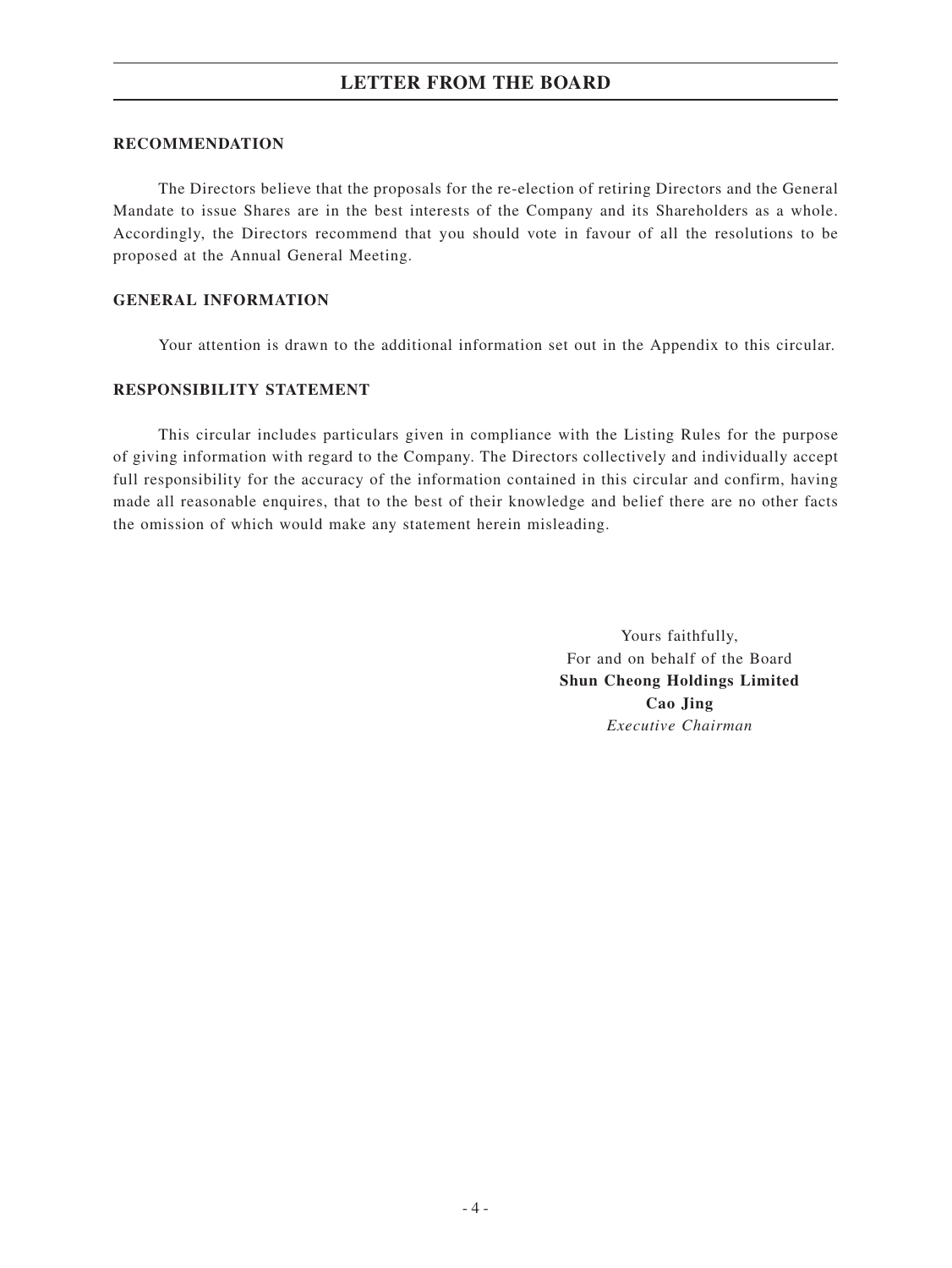In accordance with the Bye-Laws, the following Directors shall retire from office at the Annual General Meeting and, being eligible, offer themselves for re-election.

#### **Mr. Mo Tianquan ("Mr. Mo")**

Aged 47, was appointed as an executive director of the Company on 2 May 2006 and was subsequently re-designated as a non-executive director of the Company on 6 March 2008. Mr. Mo also holds directorships in various subsidiaries of the Company. He has over 13 years of experience in the provision of on-line information and analysis on the trading, leasing, financing and valuation of real estate properties. He holds a Bachelor's Degree in Mechanical Engineering from South China University of Technology, a Master's Degree in Engineering from Tsinghua University, the People's Republic of China (the "PRC") and a Degree of Master of Arts from Indiana University, the United States of America. He is a director and the executive chairman of SouFun Holdings Limited, a company whose shares are listed on the New York Stock Exchange conducting real estate internet business in the PRC. Mr. Mo is also a director of and has beneficial interests in all the issued share capital of Upsky Enterprises Limited, the ultimate holding company and substantial/controlling shareholder of the Company holding approximately 60.39% of the issued share capital of the Company as at the Latest Practicable Date. He is the spouse of Ms. Cao Jing, who is the executive director and executive chairman of the Company.

As at the Latest Practicable Date and within the meaning of Part XV of the SFO, Mr. Mo had a corporate interest in 209,753,409 Shares, representing approximately 60.39% of the issued share capital of the Company, and a corporate interest in 324,763,193 underlying Shares issuable upon full conversion of convertible bonds issued by the Company on 28 March 2008 to Tanisca Investments Limited, a company wholly-owned by Mr. Mo. Save as disclosed above and other than his capacity as a Director, he did not hold any other directorships in the last three years in public companies, the securities of which are listed on any securities market in Hong Kong or overseas. Save as disclosed above, he does not have any other relationships with any Directors, senior management or substantial or controlling shareholders (as defined in the Listing Rules) of the Company.

No service contract has been entered into between the Company and Mr. Mo. He was not appointed for any specific term or proposed term of service but is subject to retirement by rotation and re-election at the Company's annual general meeting in accordance with the Bye-Laws. Mr. Mo is entitled to a director's fee of HK\$600,000 per annum which is determined by the Board with reference to his qualifications, experience, level of duties and responsibilities and prevailing market conditions, and will be subject to review by the Board from time to time. Save as disclosed above, there is no other information concerning Mr. Mo which is required to be disclosed pursuant to the requirements of Rule 13.51(2) of the Listing Rules nor are there other matters that need to be brought to the attention of the Shareholders.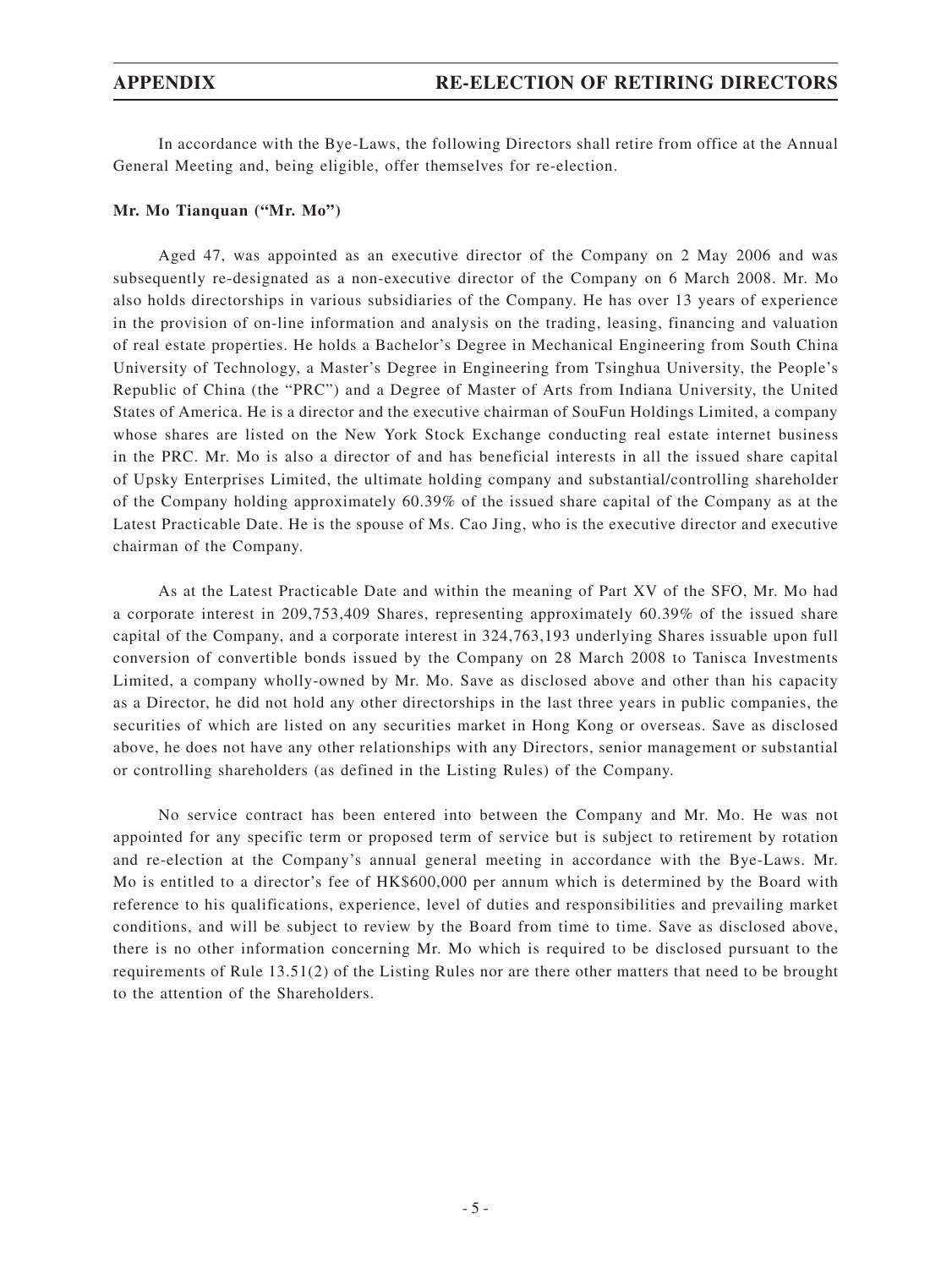#### **Prof. Ye Jianping ("Prof. Ye")**

Aged 50, was appointed as an independent non-executive director of the Company on 29 July 2006. Prof. Ye is also the chairman of the Nomination Committee of the Company and the member of the Audit Committee and the Remuneration Committee of the Company. He has been teaching in the Renmin University of China since 1985 and is the professor of the Department of Land and Real Estate Management of the Renmin University of China. He is also a council member of the China Land Science Society and the vice chairman of the China Institute of Real Estate Appraisers and Agents. He holds a Bachelor's Degree in Engineering from the Wuhan University, a Master's Degree in Economics and Doctorate in Management from the Renmin University of China. He is also a fellow member of The Royal Institute of Chartered Surveyors, a China Real Estate Appraiser and a China Land Appraiser.

As at the Latest Practicable Date, Prof. Ye did not have any interests in the Shares within the meaning of Part XV of the SFO. Other than his capacity as a Director, he did not hold any other directorships in the last three years in public companies, the securities of which are listed on any securities market in Hong Kong or overseas. He does not have any relationships with any Directors, senior management or substantial or controlling shareholders (as defined in the Listing Rules) of the Company.

No service contract has been entered into between the Company and Prof. Ye. He was not appointed for any specific term or proposed term of service but is subject to retirement by rotation and re-election at the Company's annual general meeting in accordance with the Bye-Laws. Prof. Ye is entitled to a director's fee of HK\$100,000 per annum plus reimbursement of out of pocket expenses which is based on the Company's remuneration policy and determined with reference to prevailing market conditions and his expected contribution to the Company. Save as disclosed above, there is no other information concerning Prof. Ye which is required to be disclosed pursuant to the requirements of Rule 13.51(2) of the Listing Rules nor are there other matters that need to be brought to the attention of the Shareholders.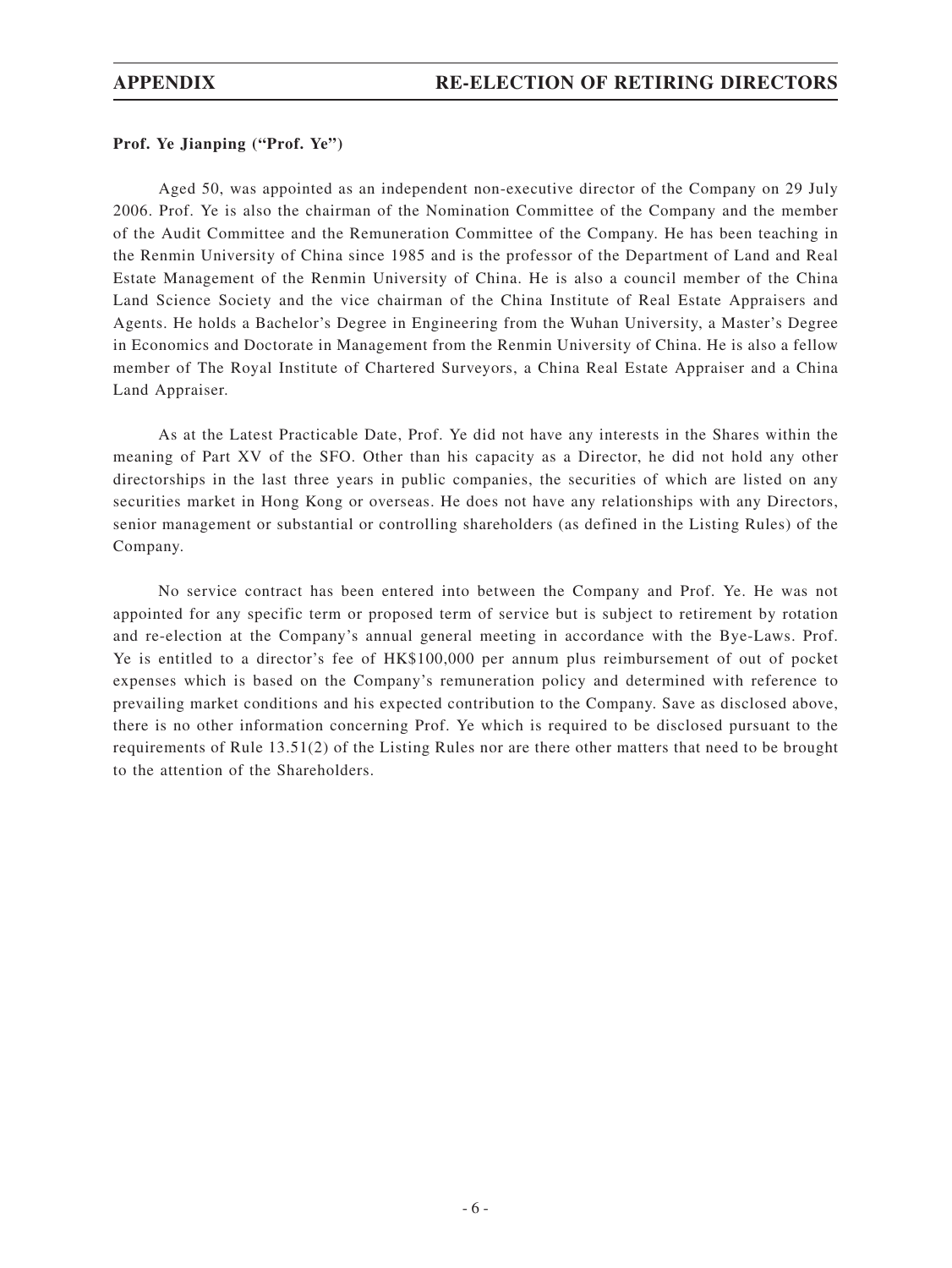## **NOTICE OF ANNUAL GENERAL MEETING**



# **SHUN CHEONG HOLDINGS LIMITED 順昌集團有限公司\***

*(Incorporated in Bermuda with limited liability)* **(Stock Code: 650)**

**NOTICE IS HEREBY GIVEN** that the annual general meeting (the "Meeting") of Shun Cheong Holdings Limited (the "Company") will be held at Suite 2302, Wing On Centre, 111 Connaught Road Central, Hong Kong on Friday, 2 September 2011, at 10 a.m. for the following purposes:

- 1. To receive and adopt the audited consolidated financial statements and reports of the directors and the auditors of the Company for the year ended 31 March 2011.
- 2. a) To re-elect the following persons as the directors of the Company:
	- i) Mr. Mo Tianquan
	- ii) Prof. Ye Jianping
- 2. b) To authorise the board of directors of the Company to fix the directors' remuneration.
- 3. To re-appoint Ernst & Young as auditors of the Company and to authorise the board of directors of the Company to fix their remuneration.
- 4. To consider as special business and, if thought fit, pass with or without amendments the following resolution as an ordinary resolution of the Company:

### "**THAT**

- (a) subject to sub-paragraph (b) of this resolution, the exercise by the directors of the Company during the Relevant Period (as hereinafter defined) of all the powers of the Company to allot, issue and deal with additional shares in the capital of the Company and to make or grant offers, agreements and options, including warrants and securities convertible or exercisable into shares of the Company, which might require the exercise of such powers either during or after the Relevant Period, be and is hereby generally and unconditionally approved;
- $For$  *identification purposes only*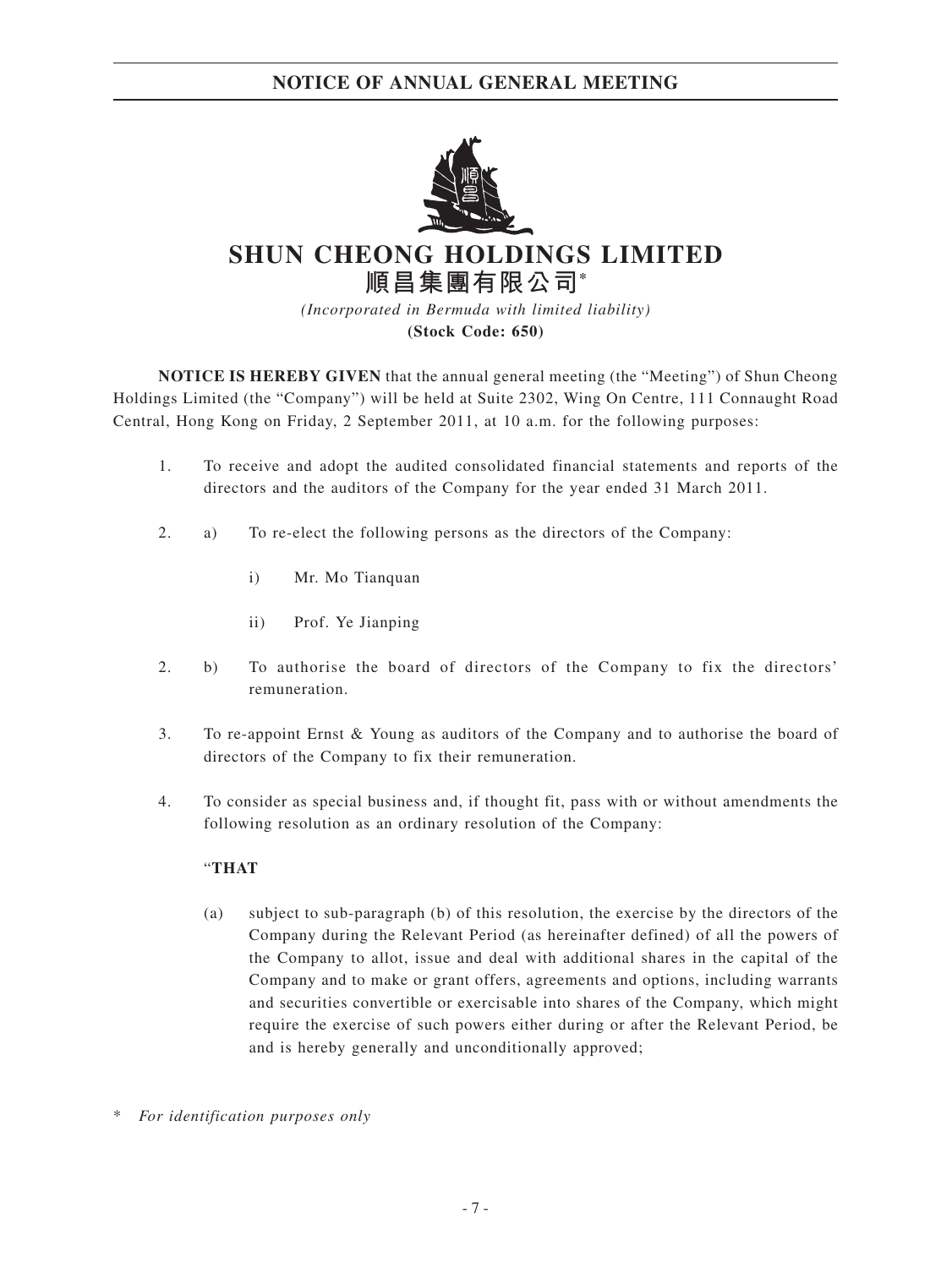## **NOTICE OF ANNUAL GENERAL MEETING**

- (b) the aggregate nominal amount of the share capital allotted or agreed conditionally or unconditionally to be allotted (whether pursuant to an option or otherwise) by the directors of the Company pursuant to the approval in sub-paragraph (a) of this resolution, otherwise than pursuant to a Rights Issue (as hereinafter defined) or the exercise of subscription of conversion rights under the terms of any warrants of the Company or any securities which are convertible or exercisable into shares of the Company or any share option scheme or any scrip dividends or similar arrangement providing for the allotment of shares in lieu of the whole or part of a dividend on shares of the Company in accordance with the Bye-laws of the Company or a specific authority granted by the shareholders of the Company in general meeting, shall not exceed 20% of the aggregate nominal amount of the issued share capital of the Company on the date of this resolution and this approval shall be limited accordingly; and
- (c) for the purpose of this resolution:

"Relevant Period" means the period from the passing of the resolution until whichever is the earliest of:

- (i) the conclusion of the next annual general meeting of the Company;
- (ii) the expiration of the period within which the next annual general meeting of the Company is required by the Bye-laws of the Company or any applicable law to be held; and
- (iii) the date on which the authority set out in this resolution is revoked or varied by an ordinary resolution in general meeting.

"Rights Issue" means an offer of shares in the Company, or any offer of warrants, options or other securities giving rights to subscribe for shares in the Company, open for a period fixed by the directors of the Company to holders of shares on the register on a fixed record date in proportion to their then holdings of such shares (subject to such exclusions or other arrangements as the directors of the Company, after making enquiry, may deem necessary or expedient in relation to fractional entitlements or having regard to any restrictions or obligations under the law of, or the requirements of, any recognised regulatory body or any stock exchange in any territory outside Hong Kong)."

> By Order of the Board **Shun Cheong Holdings Limited Cao Jing** *Executive Chairman*

Hong Kong, 29 July 2011